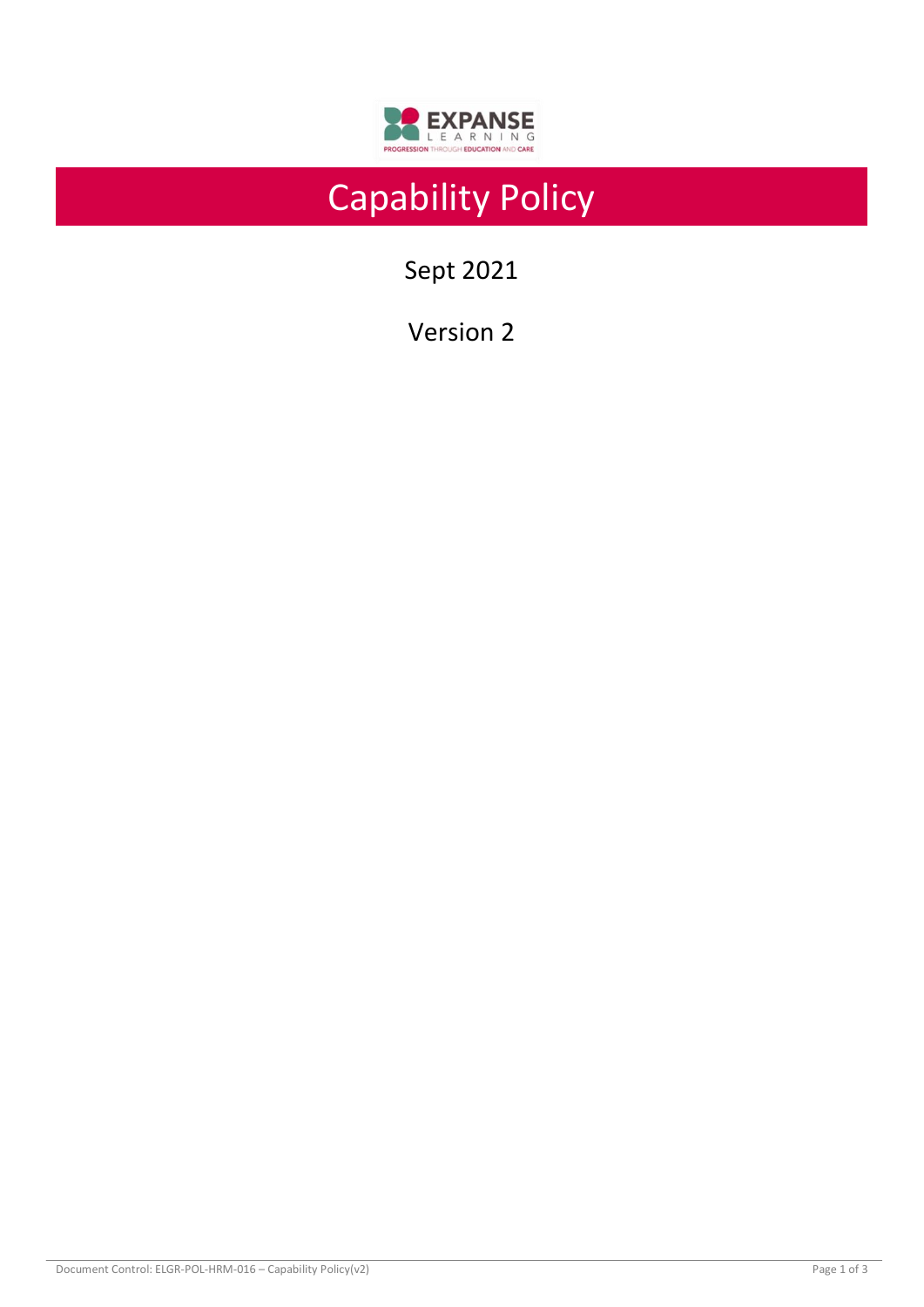# **1. Scope**

This policy and procedure apply to all Expanse Learning staff including full and part-time employees, temporary and contract workers. For employees in their probation period, guidance for managing performance can be found in *ELGR-HR-008(v3) – Probation Policy.*

The policy and procedure are compliant with the ACAS Code of Practice and employment legislation.

# **2. Introduction**

Expanse Learning recognises that its employees are its most important asset and that its success depends on effective contributions from all employees.

Capability refers to an employee's ability to perform the work expected of them to the standard required. The majority of employees meet and often exceed the standards and demands of their respective roles, however performance problems can and do arise. Where instances of underperformance are identified the employee will be provided with an opportunity to make improvements, and given the appropriate support required to do so.

Performance issues are most effectively managed as early as possible and should, wherever possible and appropriate, be dealt with informally in the first instance with the aim of resolving the issue at this stage.

# **3. Purpose**

Expanse Learning will treat all employees fairly and equitably within the application of this policy and associated procedure.

The purpose of the Capability Policy is to:

- o Help and encourage employees to improve performance and achieve the required standards
- o Ensure that the required standards of work performance are maintained
- o Provide a framework through a capability procedure for dealing with issues of under-performance in a fair and consistent manner.

This policy differs from the Disciplinary, Absence Management and other policies as its primary focus is that of improving performance to the standard required.

Where unsatisfactory performance issues are as a result of misconduct e.g. lateness, negligence or lack of due care and attention by employees, or failure to follow reasonable instructions the case may be considered as one of unsatisfactory conduct under the Disciplinary Policy.

# **4. Responsibilities**

#### *Line Managers are responsible for:*

- o Ensuring employees are aware of Expanse Learning practices and procedures and for applying the policy and the associated Capability Procedure in a fair and consistent manner
- o Developing a culture where employees are supported and assisted in achieving the required standards of performance.
- o Through normal performance management meetings including one-to-ones, supervision and Staff Development Plan/Review's, addressing and resolving work performance issues promptly
- o Giving honest and constructive feedback on performance
- $\circ$  Regularly ensuring the training and development needs of their employees are identified and met so that they can meet their objectives and any objectives set
- $\circ$  Making employees aware of and addressing performance issues at the earliest opportunity
- o Notifying the HR Administrator of capability issues as they arise
- o Taking ownership of the application of the Capability Procedure for any of their employees

# *Employees are responsible for:*

- $\circ$  Ensuring their performance meets the requirements of their role and any objectives set
- o Advising their Line Manager at the earliest opportunity of any issues, in or out of work, affecting or likely to affect their performance
- $\circ$  Fully engaging with their Line Managers when dealing with issues relating to their own performance
- o Keeping their professional knowledge up to date, through work or independently